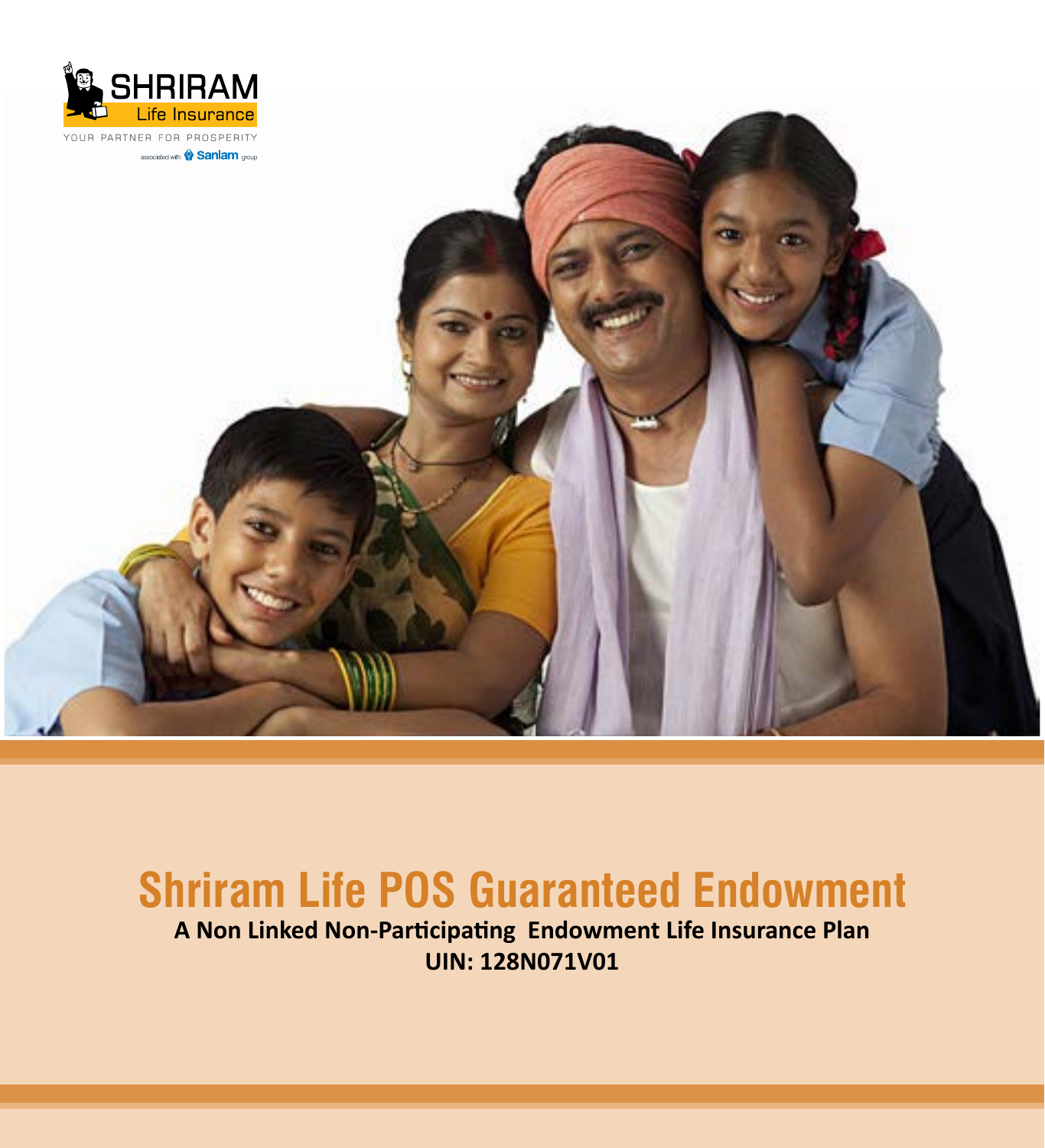We like spending our time with our family and we enjoy sharing happiness together. We work hard to provide the best to our family be it education, lifestyle and many other choices. We want to ensure that the prosperity is maintained and further enhanced as we go along.

At Shriram Life we understand the need of financial requirement that arises to suit your requirements. Shriram Life POS Guaranteed Endowment Plan helps you to plan for a secured future by offering you guaranteed benefits. It ensures your family is financially protected at all times in case of any unforeseen event.

#### **Key Features**

- **Life Insurance:** Protect your family members against the unfortunate eventuality of life.
- • **Enhanced Life Cover:** Ensure enhanced protection for Accidental Death Cover by choosing Option 2.
- **Maturity Benefit:** Lump sum guaranteed maturity benefit payout
- **Hassle Free Process:** Easy and seamless process to purchase the policy.
- • **Liquidity:** Option to avail a loan in case of financial emergency

#### **Eligibility Criteria**

| <b>Eligibility Conditions</b> | Limit                                                                                                                       |                                             |  |
|-------------------------------|-----------------------------------------------------------------------------------------------------------------------------|---------------------------------------------|--|
| Age at entry                  | 30 days to 55 years                                                                                                         |                                             |  |
| <b>Maturity age</b>           | Minimum: 18 years<br>Maximum: 65 Years                                                                                      |                                             |  |
| Policy Term                   | 10 to 20 years                                                                                                              |                                             |  |
| <b>Premium Paying Term</b>    | Regular Premium Payment,<br><b>Single Premium Payment</b>                                                                   |                                             |  |
| Premium payment mode          | Yearly / Half Yearly / Quarterly / Monthly                                                                                  |                                             |  |
| <b>Minimum Premium</b>        | <b>Regular Premium</b><br>Rs. 3,500<br>Annual<br>Half Yearly Rs. 1,750<br>Quarterly<br>Rs. 900<br><b>Monthly</b><br>Rs. 300 | <b>Single Premium</b><br>Single: Rs. 44,000 |  |
| <b>Sum Assured</b>            | Minimum: Rs.1,00,000<br>Maximum: Rs.10,00,000                                                                               |                                             |  |
| <b>Maturity Benefit</b>       | 100% of Sum Assured                                                                                                         |                                             |  |
| <b>Plan Options</b>           | Option 1: Life Cover<br>Option 2: Life Cover with in-built Accidental Death Benefit                                         |                                             |  |

#### **Benefits under the Plan**

#### **Maturity Benefit**

You receive a Sum Assured as lump sum Maturity Benefit at the end of the policy term provided you pay all your due premiums.

#### **Death Benefit**

There is a waiting period of 90 days for risk to commence. The waiting period is not applicable in case of accidental deaths or in case of revival.

#### Death during Waiting Period, provided policy is in-force

Option 1: Life Cover:

(i) In case of death of the life assured due to other than accident, total premiums paid by the policyholder will be paid to the nominee(s) or beneficiary and the policy will be terminated.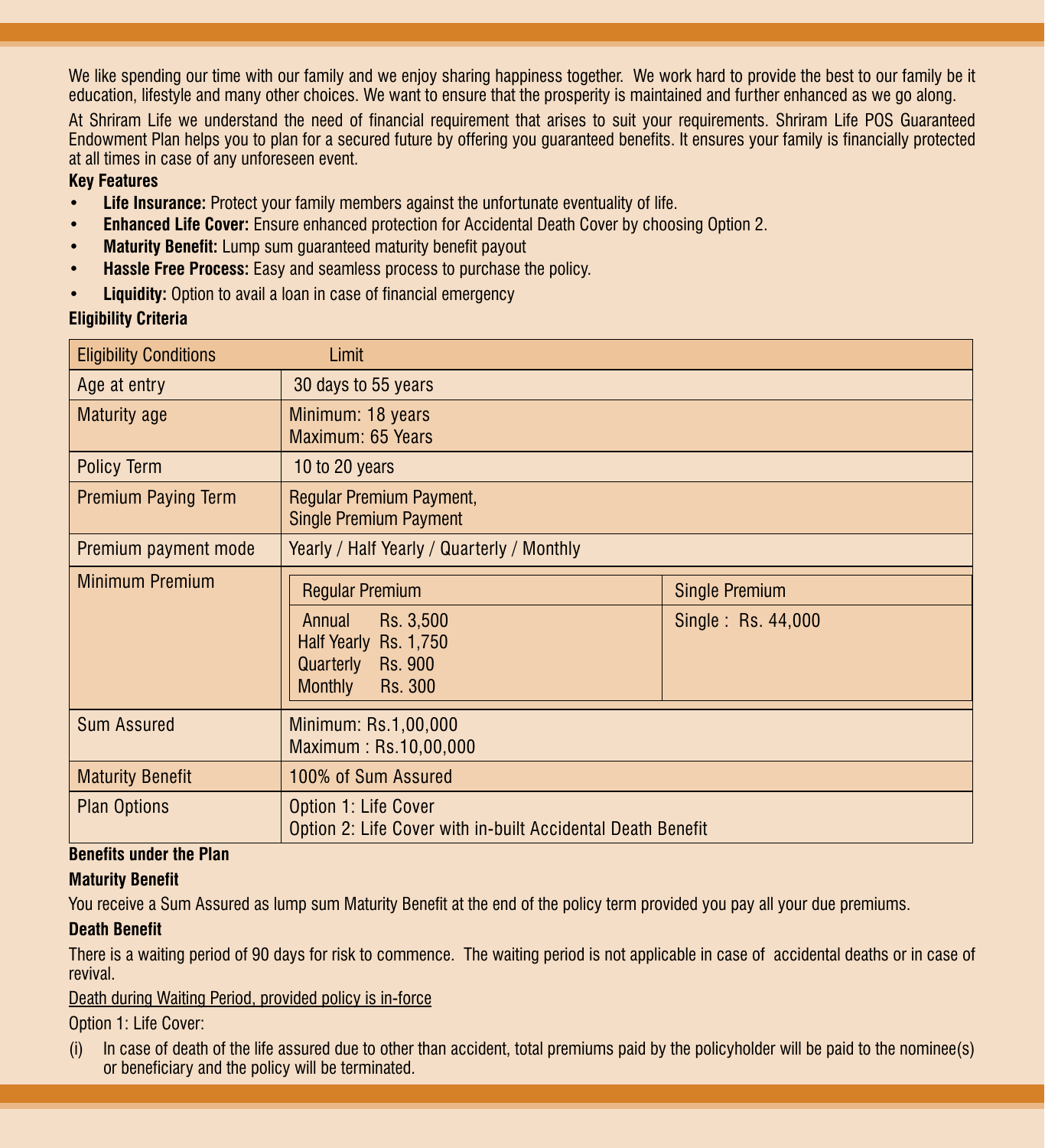(ii) In case of death of the life assured due to accident, the "Death Sum Assured" as defined below will be paid to the nominee(s) or beneficiary and the policy will be terminated.

Option 2: Life Cover with in-built Accidental Death Benefit:

- (i) In case of death of the life assured due to other than accident, total premiums paid by the policyholder will be paid to the nominee(s) or beneficiary and the policy will be terminated.
- (ii) In case of accidental death, "Death Sum Assured" along with an additional Sum Assured will be paid to the nominee(s) or beneficiary and the policy will be terminated.

#### **Death after Waiting Period, provided the policy is in force**

#### **Option 1: Life Cover:**

(i) In case of death of the life assured, the "Death Sum Assured" will be paid to the nominee(s) or beneficiary and the policy will be terminated.

#### **Option 2: Life Cover with in-built Accidental Death Benefit:**

- (i) In case of death of the life assured due to other than accident, the "Death Sum Assured" shall be paid to the nominee(s) or beneficiary and the policy will be terminated.
- (ii) In case of death of the life assured due to accident, the "Death Sum Assured" along with an additional benefit of sum assured will be paid to the nominee(s) or beneficiary and the policy will be terminated.

"Death Sum Assured" is defined as highest of

For single premium policy, 1.25 times the single premium if the age at entry is less than 45 years and 1.1 times the single premium if the age at entry is 45 years and above

For non-single premium policy, 10 times the annualised premium if the age at entry is less than 45 years and 7 times the annualised premium if the age at entry is 45 years and above

- Absolute amount assured to be paid on death
- 105% of the premiums paid till the date of death
- • Guaranteed Maturity sum assured

#### **Where**

'Annualised premium' means the premium payable in a year chosen by the policyholder excluding underwriting extra premiums and loadings for modal premiums, if any.

'Guaranteed Maturity Sum Assured' is an absolute amount of benefit which is guaranteed to become payable on maturity of the policy. This is equal to the sum assured chosen by the policyholder at inception of the policy.

'Absolute amount assured to be paid on death' is the Sum Assured chosen by the policyholder at inception of the policy.

**Accidental death:** Death due to an accident where accident is defined as that which is sudden, unforeseen and involuntary event caused by external, visible and violent means. Accidental injuries, solely, directly and independently of all other causes resulting in death of the life assured within 180 days from the date of accident, shall be considered as death due to accident.

The life assured will not be entitled to any accidental death benefits caused, occasioned, accelerated or aggravated directly or indirectly due to any of the following:

- Suicide or attempted suicide or self-inflicted injury, whether the life assured is medically sane or insane.
- War, terrorism, invasion, act of foreign enemy, hostilities, civil war, martial law, rebellion, revolution, insurrection, military or usurper power, riot or civil commotion. War means any war whether declared or not.
- Committing an assault, a criminal offence, an illegal activity or any breach of law with criminal intent.
- Engaging in or taking part in hazardous pursuits, including, diving or riding and racing; underwater activities involving the use of breathing apparatus or not; martial arts; hunting; mountaineering; parachuting; bungee jumping.
- Alcohol or Solvent abuse or taking of Drugs, narcotics or psychotropic substances unless taken in accordance with the lawful directions and prescription of a registered medical practitioner.
- Nuclear Contamination; the radioactive, explosive or hazardous nature of nuclear fuel materials or property contaminated by nuclear fuel materials or accident arising from such nature.

If accident occurs before the end of the policy term but death happens due to such accident within 180 days from the date of accident but after the end of the policy term, the Company will pay the accidental claim amount. The basic sum assured will not be payable in such case

At the point of sale if any condition is noticed which shall lead to exclusion, the Option 2 shall not be offered.

#### **Minor Lives:**

In case of minor lives assured, the risk cover starts from the  $1<sup>st</sup>$ policy anniversary. The life assured whose age is less than 18 years (age last birthday) at date of commencement of policy shall be considered as minors. In case of death of the minor life assured during the first policy year, the premiums paid will be refunded.

#### **Payment of premium**

The premiums can be paid in Single, Yearly, Half yearly, Quarterly and Monthly modes. Monthly mode will be allowed under ECS only. Where premiums are paid in non-yearly mode, the annual premium will be multiplied by the modal factor as applicable in the following table

| I Mode       | <b>Half Yearly</b> | <b>Quarterly</b> | <b>I</b> Monthly |
|--------------|--------------------|------------------|------------------|
| Modal factor | 0.5076             | 0.2557           | 0.0857           |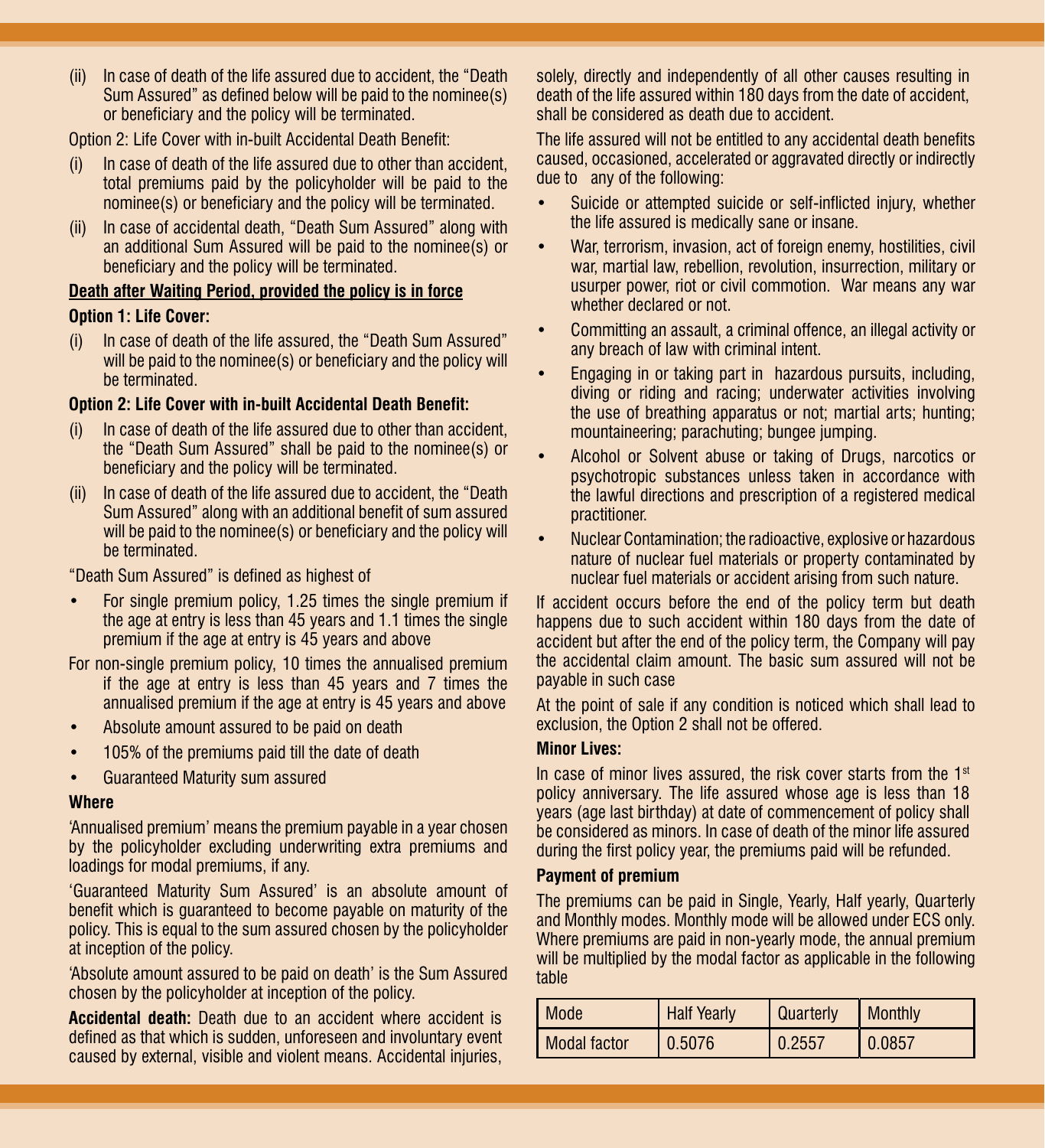#### **Premium rebates/discounts**

The discounts are offered for high sum assured policies in the form of lower premiums. The separate premium rate tables are applicable for different sum assureds.

#### **Surrender Value**

You have an option to surrender the policy before its maturity after premiums have been paid for at least 3 years in case of regular premium policies and immediately after inception in case of single premium policies.

On surrendering the policy, you will receive Surrender Value, which is higher of the Special Surrender Value (SSV) and the Guaranteed Surrender Value (GSV).

#### **Grace period & Lapse**

A grace period of 30 days for payment of premium for non-monthly modes and 15 days for payment of monthly mode will be allowed. If the death of the life assured occurs within the grace period but before the payment of premium, the life cover will be available and the death benefit shall be paid after deducting the said unpaid premium and also the unpaid premiums (in case of non annual premium policies) falling due before the next policy anniversary.

If the premium remains unpaid at the expiry of the Grace Period, the policy will lapse, the cover will cease and no benefits will be paid.

#### **Revival Period**

A lapsed policy can be revived with in a revival period of two years from the date of first unpaid premium as per Board approved underwriting policy by paying all outstanding premiums (from date of first unpaid premium to date of revival) together with interest at a rate as approved by IRDAI. The revival interest rate shall be changed in future only after prior approval from IRDAI.

#### **Paid up value**

For Single Premium policies, the policy becomes fully paid-up from inception of the policy.

For Regular Premium policies, if the premium due remains unpaid at the expiry of the Grace Period after first three years' premiums have been paid, your policy benefits will reduce proportionately as follows.

Paid up sum assured  $=$  (Total premiums paid / Total premiums payable) x Sum Assured

Paid up Death sum assured  $=$  (Total premiums paid / Total premiums payable) x Death Sum Assured

Paid up Maturity sum assured  $=$  (Total premiums paid / Total premiums payable) x Maturity Sum Assured

#### **Free Look Period**

The policy holder has a period 15 days from the date of receipt of the policy document to review the terms and conditions of the policy and where the insured disagrees to any of those terms or conditions , he has the option to return the policy stating the reasons for his objection, then he shall be entitled to a refund of the premiums paid, subject only to a deduction of a proportionate risk premium for the period on cover and the expenses incurred by the Company on medical examination, if any and stamp duty charges.

#### **Termination of Cover**

The policy will be terminated on earliest of the following events:

- i. Payment of death benefit
- ii. Payment of maturity benefit on completion of the policy term
- iii. Payment of surrender value
- iv. At the end of revival period if the policy is not revived
- v. On free look cancellation

#### **Nomination**

Nomination shall be allowed as per Sec 39 of the Insurance Act 1938 as amended from time to time, to receive the policy benefits in the event of valid claim.

#### **Assignment**

Assignment of the policy shall be made as per Section 38 of The Insurance Act, 1938 as amended form time to time by an endorsement upon the policy itself or by a separate instrument.

#### **Loans**

Policy Loans equal to 80% of the surrender value, if any, are available on the policy. Any outstanding loan with accrued interest will be recovered from policy proceeds before any benefit is paid on the policy.

#### **Tax Benefit**

Tax benefits under this plan are available as per the provisions of the Income tax Act. Tax benefits are subject to changes according to the tax laws from time to time; please consult your tax advisor for details.

#### **Applicable taxes**

All Premiums are subject to applicable taxes, cesses and levies which shall be paid by you along with the Premium. If any additional Taxes /Cesses /Levies are imposed by any statutory or administrative body of this country under this Policy, we reserve the right to claim the same from policyholder".

#### **Exclusions**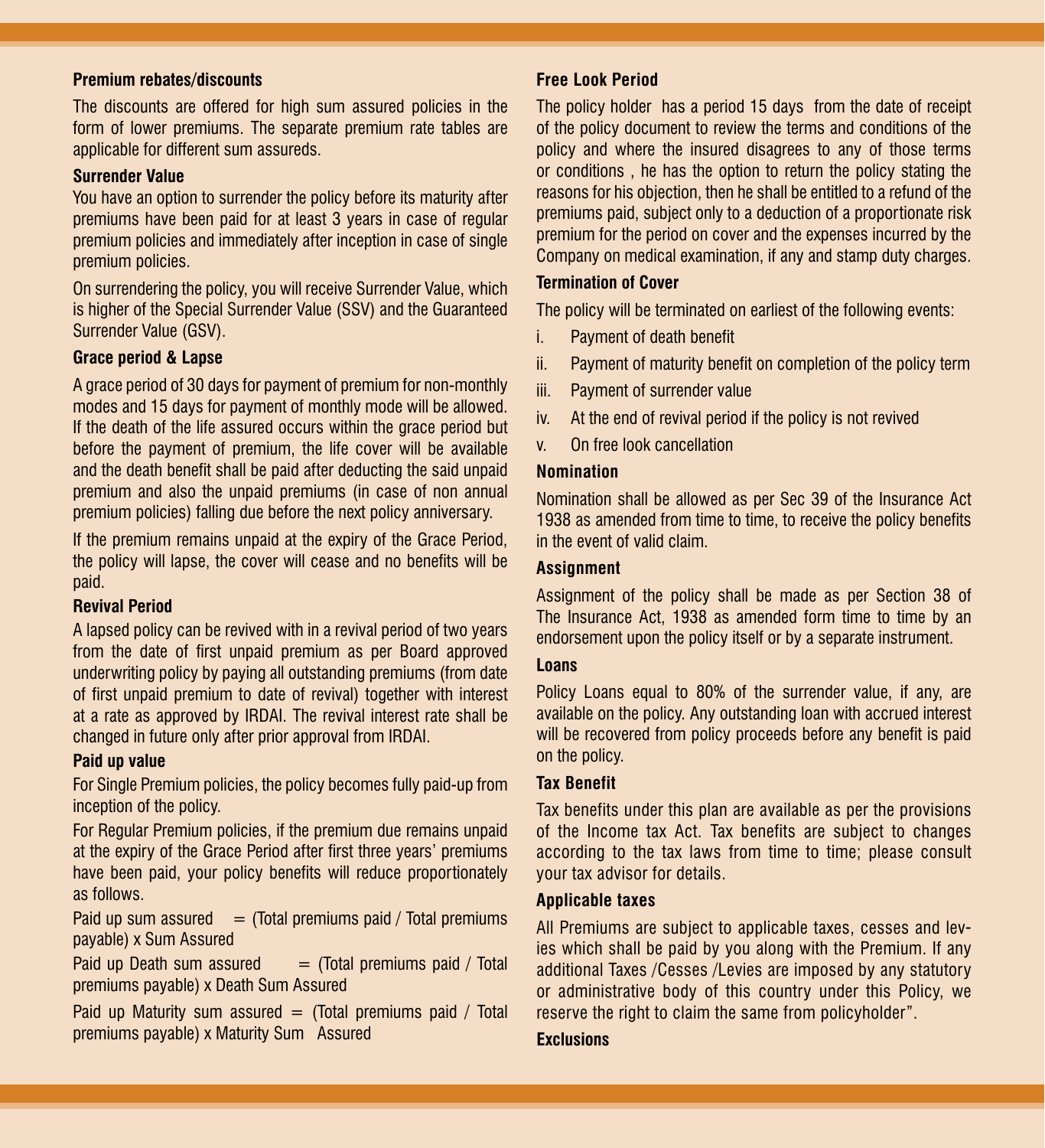#### **Suicide Exclusion**:

If the life assured commits suicide within one year from the date of inception of, the policy will be void and only 80% of the premiums paid will be payable as death benefit. If the life assured commits suicide within one year from the revival date of the policy, if revived, and the policy has acquired surrender value then higher of 80% of premium paid or surrender value will be payable.

#### **Fraud or misrepresentation**

In case of fraud or misrepresentation, action shall be initiated in accordance with Section 45 of the Insurance Act, 1938 as amended from time to time.

#### **Additional Information:**

#### **Section 41 of the Insurance Act, 1938 as amended from time to time**

No person shall allow, or offer to allow, either directly or indirectly as an inducement to any person to take out or renew or continue an insurance in respect of any kind of risk relating to lives or property in India, any rebate of the whole or part of the commission payable or any rebate of the premium shown on the policy, nor shall any person taking out or renewing or continuing a policy accept any rebate, except such rebate as may be allowed in accordance with the published prospectuses, or tables of the insurer.

Provided that acceptance by an insurance agent of commission in connection with a policy of life insurance taken out by himself on his own life shall not be deemed to be acceptance of a rebate of premium within the meaning of this sub-section if at the time of such acceptance the insurance agent satisfies the prescribed conditions establishing that he is a bonafide insurance agent employed by the insurer.

Any person making default in complying with the provisions of this section shall be liable for penalty which may extend to ten lakh rupees.

#### **Section 45 of the insurance Act, 1938 as amended from time to time**

- (1) No policy of life insurance shall be called in question on any ground whatsoever after the expiry of three years from the date of the policy, i.e. from the date of issuance of the policy or the date of commencement of risk or the date of revival of the policy or the date of the rider to the policy, whichever is later.
- (2) A policy of life insurance may be called in question at any time within three years from the date of issuance of the policy or the date of commencement of risk or the date of revival of

the policy or the date of the rider to the policy, whichever is later, on the ground of fraud.

Provided that the insurer shall have to communicate in writing to the insured or the legal representatives or nominees or assignees of the insured the grounds and materials on which such decision is based.

(3) Notwithstanding anything contained in sub-section (2), no insurer shall repudiate a life insurance policy on the ground of fraud if the insured can prove that the mis-statement of or suppression of a material fact was true to the best of his knowledge and belief or that there was no deliberate intention to suppress the fact or that such mis-statement of or suppression of a material fact are within the knowledge of the insurer:

Provided that in case of fraud, the onus of disproving lies upon the beneficiaries, in case the policy holder is not alive

- (4) A policy of life insurance may be called in question at any time within three years from the date of issuance of the policy or the date of commencement of risk or the date of revival of the policy or the date of the rider to the policy, whichever is later, on the ground that any statement of or suppression of a fact material to the expectancy of the life of the insured was incorrectly made in the proposal or other document on the basis of which the policy was issued or revived or rider issued:
- Provided that the insurer shall have to communicate in writing to the insured or the legal representatives or nominees or assignees of the insured the grounds and materials on which such decision to repudiate the policy of life insurance is based:
- Provided further that in case of repudiation of the policy on the ground of misstatement or suppression of a material fact, and not on the ground of fraud, the premiums collected on the policy till the date of repudiation shall be paid to the insured or the legal representatives or nominees or assignees of the insured within a period of ninety days from the date of such repudiation.
- (5) Nothing in this section shall prevent the insurer from calling for proof of age at any time if he is entitled to do so, and no policy shall be deemed to be called in question merely because the terms of the policy are adjusted on subsequent proof that the age of the life insured was incorrectly stated in the proposal.